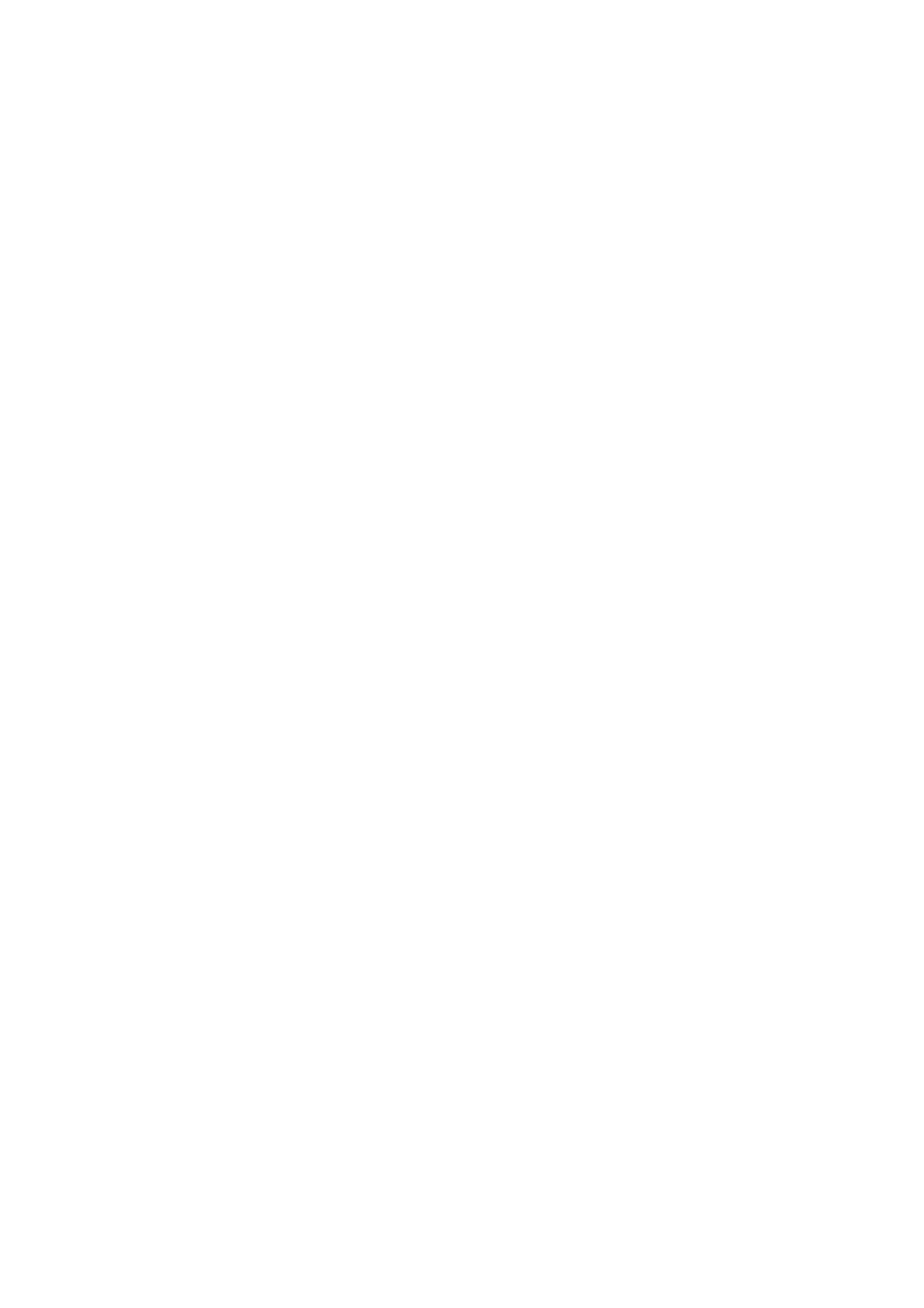

# Management Summary

### 1.

The solid development of the German economy in the first six months of 2016 was reflected by another decline in the number of defaults, continuing the trend that has been observed since 2009. After 2015 had brought a new all-time low of 1.60%, the default rate of German companies fell to an even lower level in the period from January to June 2016 (1.54%). The default risk for the group of medium-sized companies (with annual revenues of more than EUR 20 million) remained stable at 0.45%.

## 2.

Small and micro-enterprises were able to benefit most from this trend. Businesses with annual sales between EUR 0.5 and 2 million and enterprises with sales less than EUR 0.5 million registered default rates of 1.62 and 1.27% respectively, while the default rate of businesses with annual sales between EUR 2 and 10 million fell even more sharply (from 1.12% in late 2015 to currently 0.99%). The risk situation of larger companies remained largely unchanged in the first six months of 2016.

# 3.

Businesses in southern and eastern Germany were particularly resilient. The federal states of Thuringia in the east (1.14%) and Bavaria in the south (1.33%) registered the lowest default rates, while businesses in Berlin (2.22%) were subject to the highest insolvency risks in the country.

### 4.

Providers of business-related services and companies from the chemical industry were subject to significantly sub-average risks of failure (at 1.31 and 0.98% respectively). Companies in the basic and primary industries, meanwhile, were once again the most secure with a default rate of 0.83%. At the other end of the scale, the transport and logistics industry remained the most default-prone segment of the economy with a rate of 2.44%.

#### **Contact**

Dr. Benjamin Mohr Chief economist

Creditreform Rating Hellersbergstrasse 11 41460 Neuss

B.Mohr@creditreform-rating.de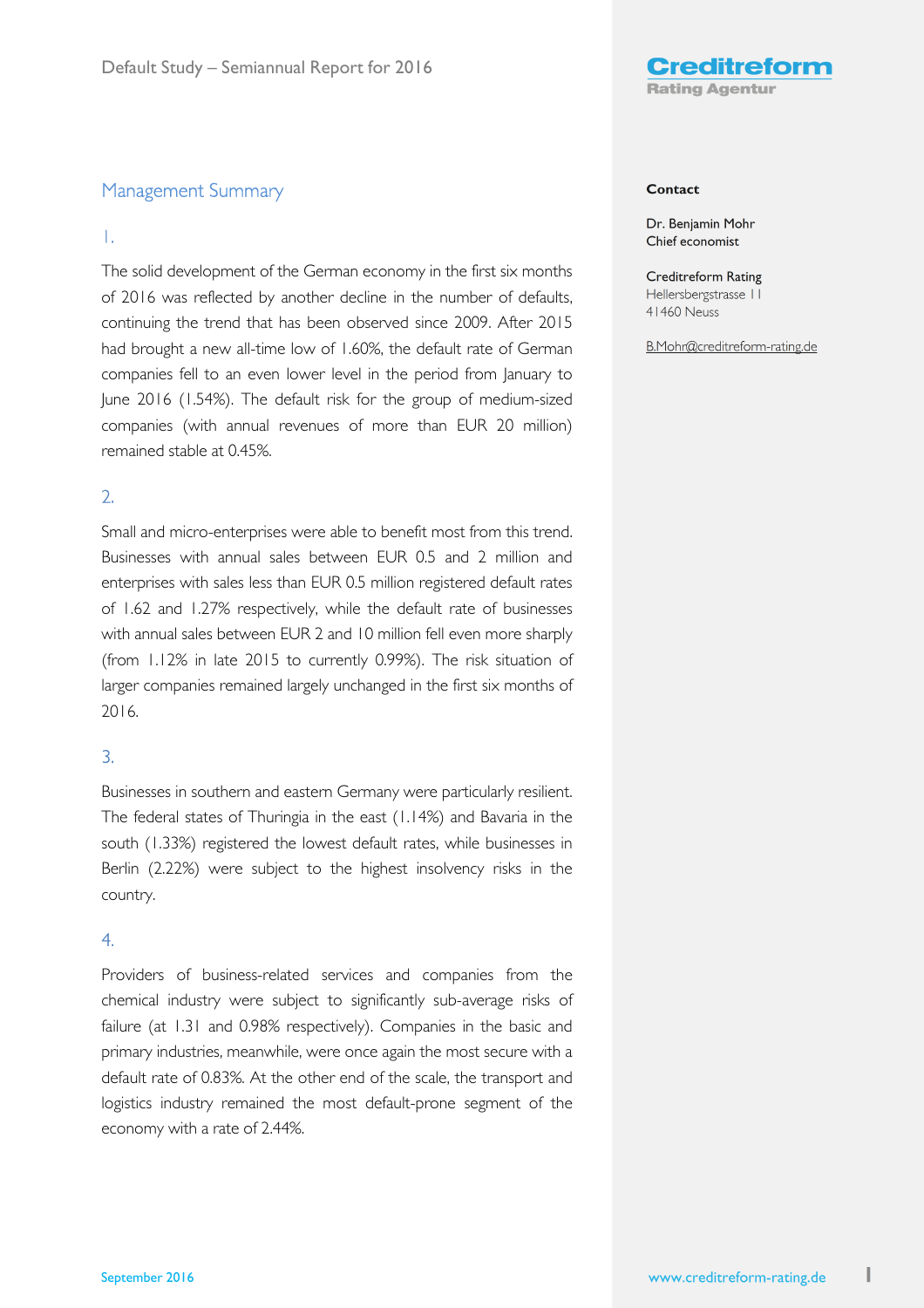

# 5.

The robust economic growth of the current year should have a positive impact on the further development of the German default rate. We currently expect the 2016 default rate to fall significantly to a level of 1.51%.

#### Disclaimer

This analysis is protected by copyright. Any form of commercial use shall require the prior written approval of Creditreform Rating AG. The study may only be published in full in order to prevent distorted representations. Excerpts may only be published with the prior approval of Creditreform Rating AG. Creditreform Rating AG must be informed of any planned publication of the study. Creditreform Rating AG does not assume any guarantee either for the accuracy of the information in this study or for their comprehensiveness or their reliability at any given moment in time. The analyses of the study and their results are not intended as and must not be misconstrued as investment recommendations.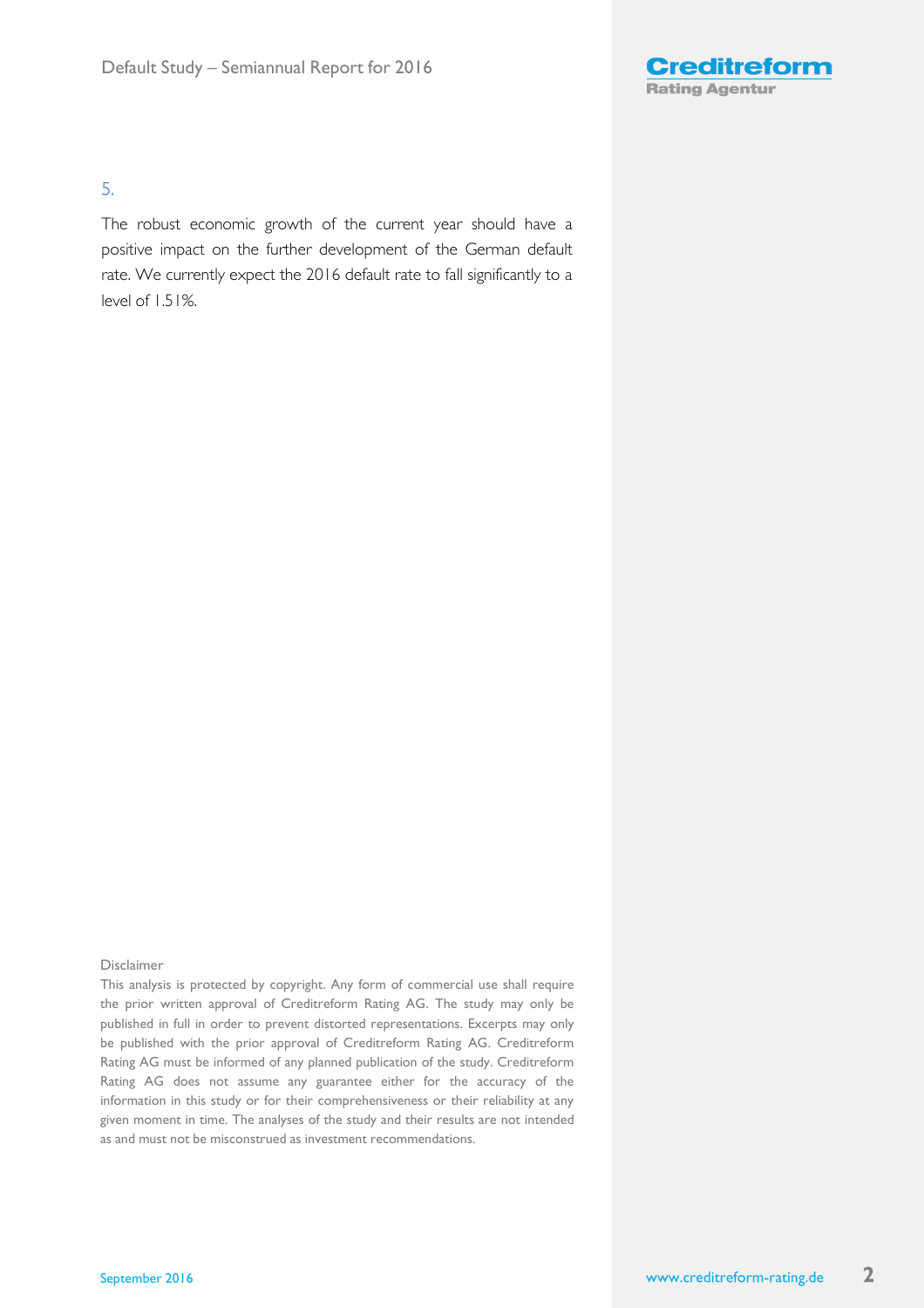# 1. Definitions and data sources

This analysis aims to outline the current risk situation of German enterprises based on the empirical default rates. The study builds on data from the Creditreform Business Database that contains facts and figures for the about three million active businesses (companies and selfemployed individuals) that are domiciled in Germany and about those companies that are either insolvent or considered to represent credit risks. The database provides a full representation of the corporate sector in Germany and is considered to represent the most comprehensive database of German companies worldwide. It features up-to-date information about corporate finances, levels of financial strength and organizational characteristics. Data include headcounts and sales revenue figures as well as information about the type of business activity, the legal structure of the company in question and court records of negative entries (see the Appendix for a more detailed list).

This analysis is based on a definition of default events that complies with the criteria of Basel III. Accordingly, a business is considered to be in default when (i) insolvency proceedings have been opened against the business itself; (ii) consumer insolvency proceedings have been opened against one or several of its executives; or (iii) an arrest order or an affidavit have created a situation under which the company is regarded as having defaulted. We also refer to these criteria collectively as 'hard negative entries'. An enterprise is also in default when it must be assumed on the basis of the Creditreform information that it is highly unlikely to meet its payment obligations. Thus, this definition of a default – which is also used by banks – goes further than the official statistics which only record the number of insolvencies, for example by including companies that have run up arrears of 60 or 90 days.

This analysis is focused on one-year default rates. For the purposes of this analysis, companies were in default when either defaulted payments or hard negative entries were recorded for them on 30 June 2016, after they had been classified as solvent one year earlier (on 30 June 2015). At the end of June 2016, approx. 2.782 million enterprises were classified as active businesses in Germany. These are companies that actively engage in trade activities and in the financial markets. All groups and sub-groups that are introduced on the following pages, no matter by which structural characteristics they may be defined are representative samples.

# 2. Defaults in the German economy

The German economy maintained its growth momentum in the first six months of 2016. Following a strong start into the new year, however (+0.7% in Q1 quarter-on-quarter), the growth rate fell to 0.4% in Q2. This slowdown mainly reflected a fall in investments, which had expanded significantly by 1.7% (quarter-onquarter) in Q1. In the second quarter, conversely, investments in equipment fell from the previous quarter's level by 2.4%, and investments in the construction industry also declined by 1.6% quarter-on-quarter, due to the previous winter's mild weather which had cushioned the usual seasonal slowdown.

Following the economy's extraordinarily strong start into the new year, a much stronger backlash might have been expected for the second quarter. Such a backlash did not materialize, however, and the growth during spring was surprisingly robust, mainly underpinned by unexpectedly strong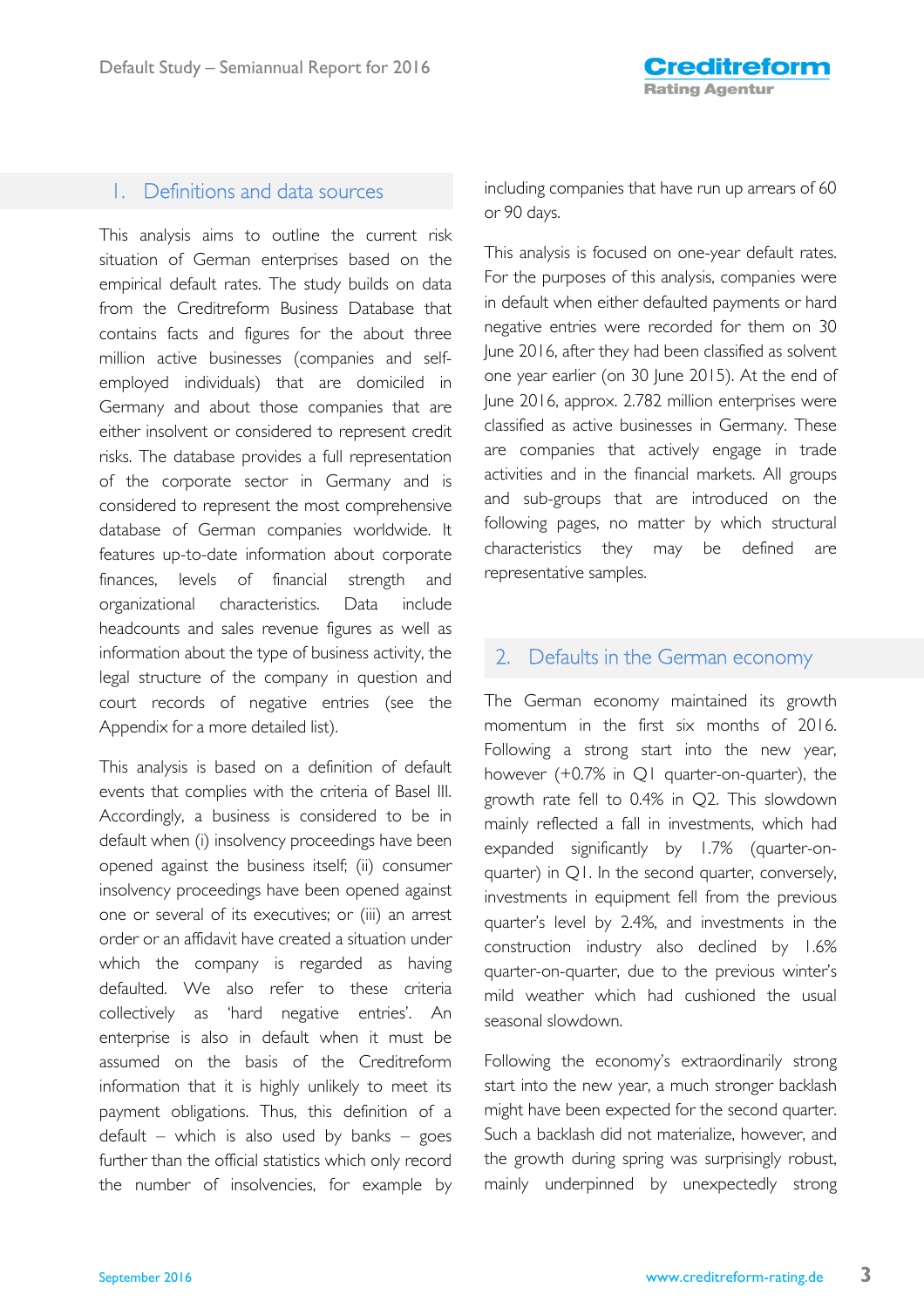foreign trade figures. Exports in Q2 rose significantly (by 1.2% q-o-q), while the volume of imports remained largely stable (-0.1% q-o-q). Meanwhile, private consumption increased slightly by 0.3% q-o-q, making a small contribution (0.1%) to the positive development of the GDP.



#### Fig. 1: Development of default rates in Germany

The robust development of the German economy was reflected by another fall in the default rates of German businesses (see Fig. 1), continuing the trend that started in 2009. From that year's rate of 2.17%, the percentage of companies that went into default fell at first steadily to 1.66% in 2012 before stabilizing on that level (1.79% in 2013 and 1.72% in 2014). From 2014 onward, the downward trend gained further momentum, and a new all-time low of 1.60% was registered for 2015. The percentage of failed businesses fell again in the first six months of 2016 when only 42,904 out of a total of 2.782 million active businesses in Germany went into default, a rate of 1.54%.

The default rates in the group of medium-sized companies with annual revenues of more than EUR 20 million have historically been lower than the

average for the German economy. After a brief period (2010 to 2012) during which the default rates in this segment of the economy defied the trend of the overall economy and rose from 0.61 to 0.77%, the default rates have since converged with the general trend. In 2014, the default rate in the group of companies with annual revenues of more than EUR 20 million fell from 0.86 to 0.60%, a downward trend that was continued in 2015 (when it fell to 0.45%), albeit with a somewhat reduced momentum. In the first six months of 2016, the default rate in this economic segment stabilized on a low level, while the default rate for the overall economy continued to decrease.





Fig. 2 illustrates the clear correlation between corporate size and default risk. The more annual sales a company generates, the smaller its apparent risk of insolvency. On the other hand, however, the default risks of small and microenterprises have decreased most sharply in the recent past. For companies with annual sales of less than EUR 0.5 million and for companies with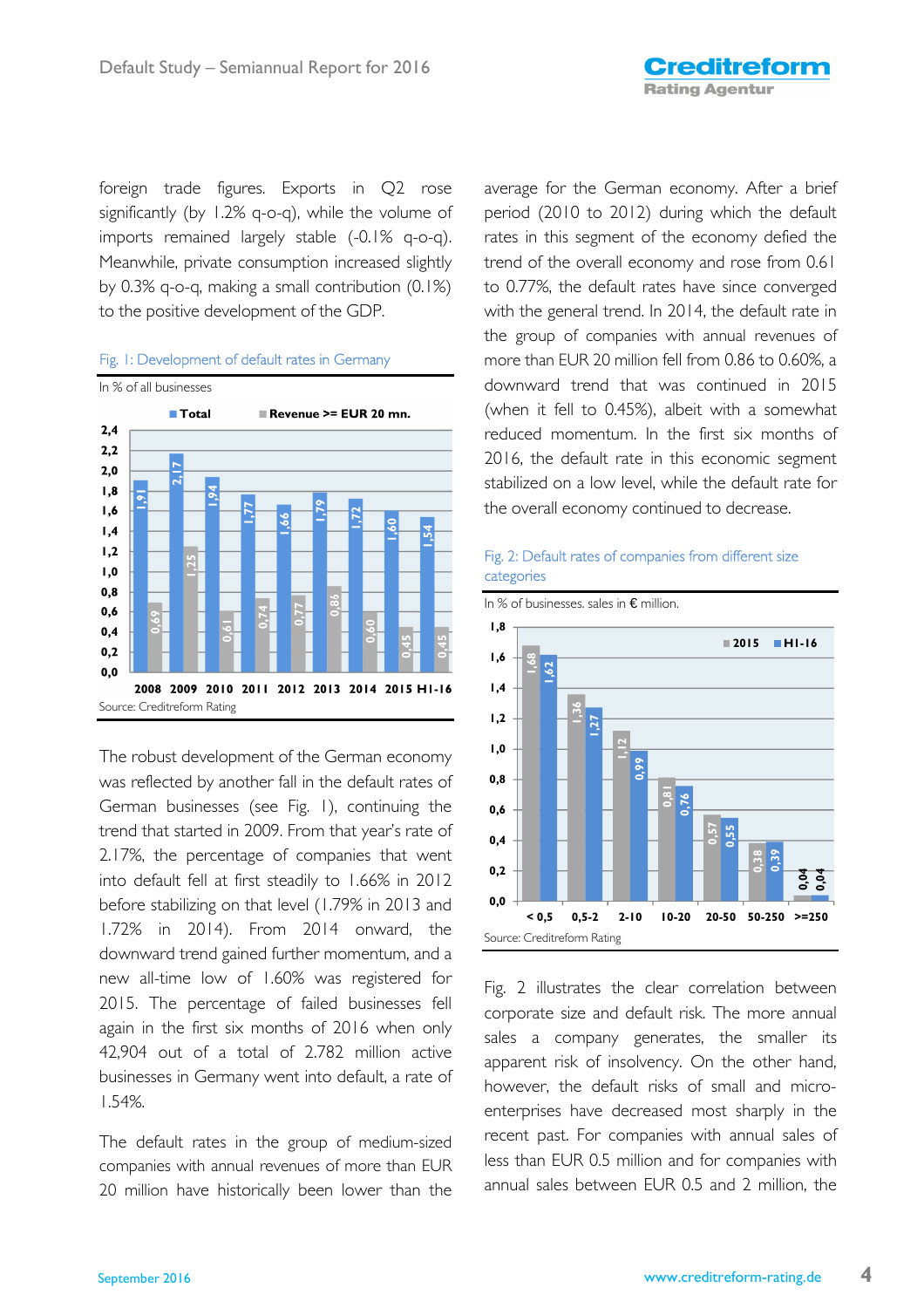default rates fell to 1.62% (-0.06 p.p.) and 1.27% (- 0.09 p.p.) respectively. Companies with annual sales between EUR 2 and 10 million benefited more strongly from this trend, as their default rate fell from 1.12% in late 2015 to 0.99%. The risk situation for larger companies, conversely, remained largely unchanged during the first six months of the new year. Companies with annual sales of more than EUR 250 million had a stable default rate of 0.04%.



# Breaking down the German economy into different industries (see Fig. 3), it becomes apparent that some industries are more risk-prone than others. Providers of business-related services and companies from the chemical industry (with default rates of 1.31 and 0.98% respectively) were more resilient than the average of the German economy (1.54%). Companies from basic and primary industries were once again subject to the relatively lowest default risk (0.83%). At the other end of the scale, providers of consumer-related services and construction companies operated with a relatively high risk of business failure (1.69 and 2.02% respectively), higher than all other

industries with the exception of transport and logistics. This industry once again topped the default risk table with a rate of 2.44%.

While differences between the various industries remain, the overall risk situation in all industries has improved over the first six months of 2016. These improvements were particularly pronounced in the chemical industry (0.22%) and for providers of metal and electric goods (0.16%).

#### Fig. 4: Default rates of individual federal states



Default risks in Germany also vary from region to region (see Fig. 4). Businesses in the south and the east appear to be particularly resilient. The state of Brandenburg, where the risk situation improved most significantly during the first six months of 2016, now displayed a default rate of 1.34%, which is only marginally higher than that of Bavaria (1.33%). With 1.14%, only the state of Thuringia had an even lower rate in the first half of the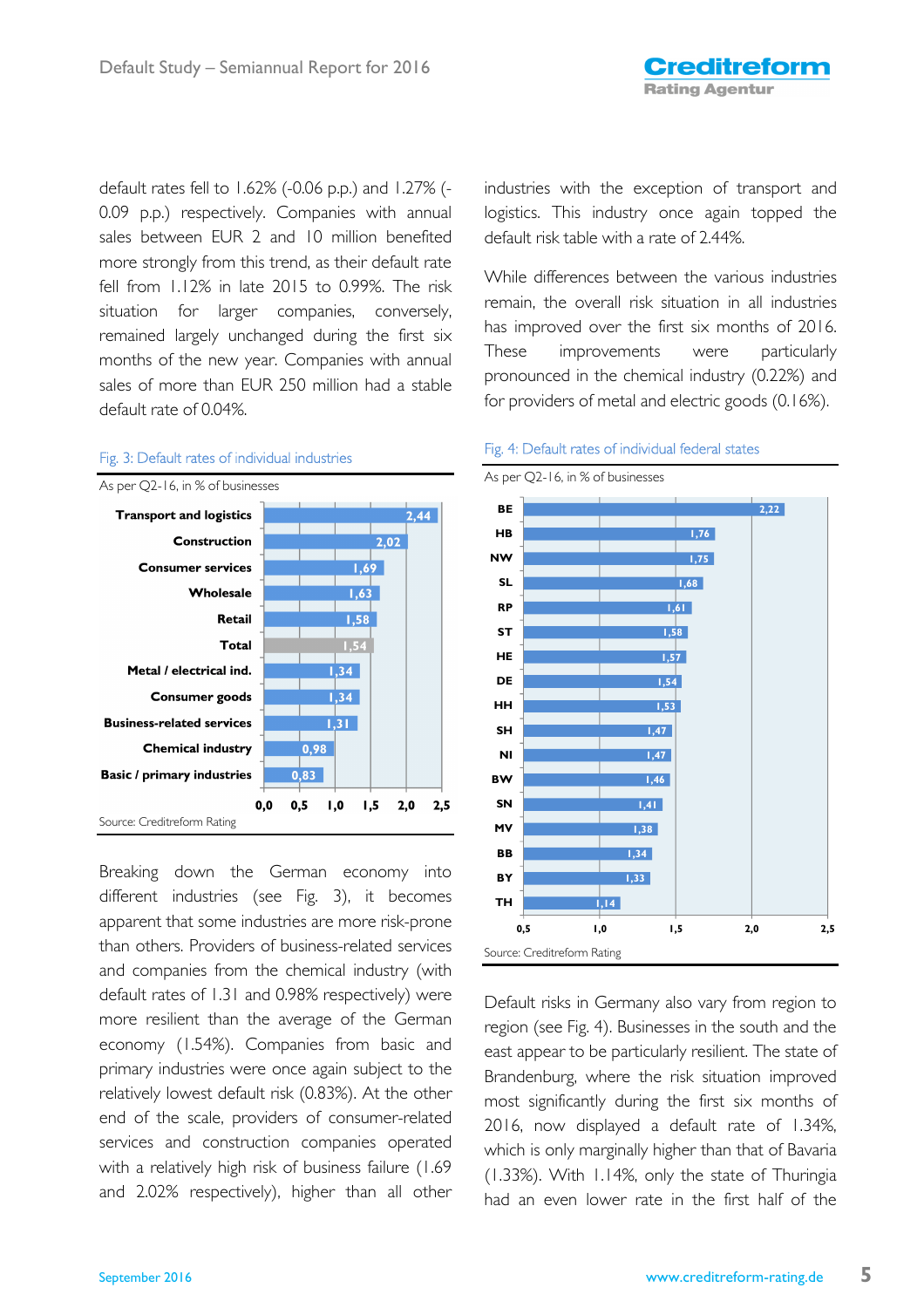current business year. In contrast, companies in North Rhine-Westphalia and the city-state of Bremen (with default rates of 1.75 and 1.76% respectively) were subject to a significantly aboveaverage default risk (1.54% for the German economy). Only businesses in Berlin came out worse, clocking up a default rate of 2.22%, the highest of all federal states.

### Fig. 5: Default rates of companies from different age groups



In addition to the industry and the federal state of the domicile, finally, the age of the business in question also appears to be relevant for the default risk. As a general rule, the insolvency risk decreases in inverse proportion to the number of years that a company has been in business (see Fig. 5). Companies that were established at least 10 years ago have a default rate of 0.99%, while young enterprises (with an age of 2 to 5 years) are three times as likely to go out of business (3.10%). Start-up companies, as one might expect, are subject to the highest default risk. Even in the recent, rather benign economic environment, 441 out of every 10,000 start-up companies went into default (for a rate of 4.41%).

At the same time, young companies (2 to 5 years) were the ones that benefited most strongly from the recent improvements of the business climate. Their default rate fell from 3.21 to 3.10%. Established companies (>10 years) registered smaller improvements. Their rate fell from 1.05% in late 2015 to 0.99%, while the risk for start-ups remained largely stable (4.43% for the first six months of 2016, a decline of 0.02%).

# 3. Outlook

While our 2015 half-year report's forecast for the annual default rate proved to be spot on (see Default Rates in the German Economy – Half-Year Report for 2015), the actual default rates in the first six months of 2016 have been lower than expected. Our analysis of the German economy's default rates has demonstrated that German businesses have used the period from January to June 2016 to enhance their stability to an extent that we did not foresee at the start of the year. The default rate of 1.54% for the first six months of the year was lower than the rate of 1.58% that we had – more conservatively – predicted for the whole of the business year. We do not expect a serious downturn for the second half of the year.

German growth perspectives for 2016 have been only slightly affected by the UK's referendum to leave the European Union ("Brexit") and the overall increase in the level of global economic uncertainties. We expect that the currently prevailing positive trend will continue throughout the business year 2016, despite the relatively large fluctuations of economic growth. We expect, however, that the German GDP will fail to maintain its positive momentum from the first half of the year and that it will grow by 1.5% in real terms year-on-year.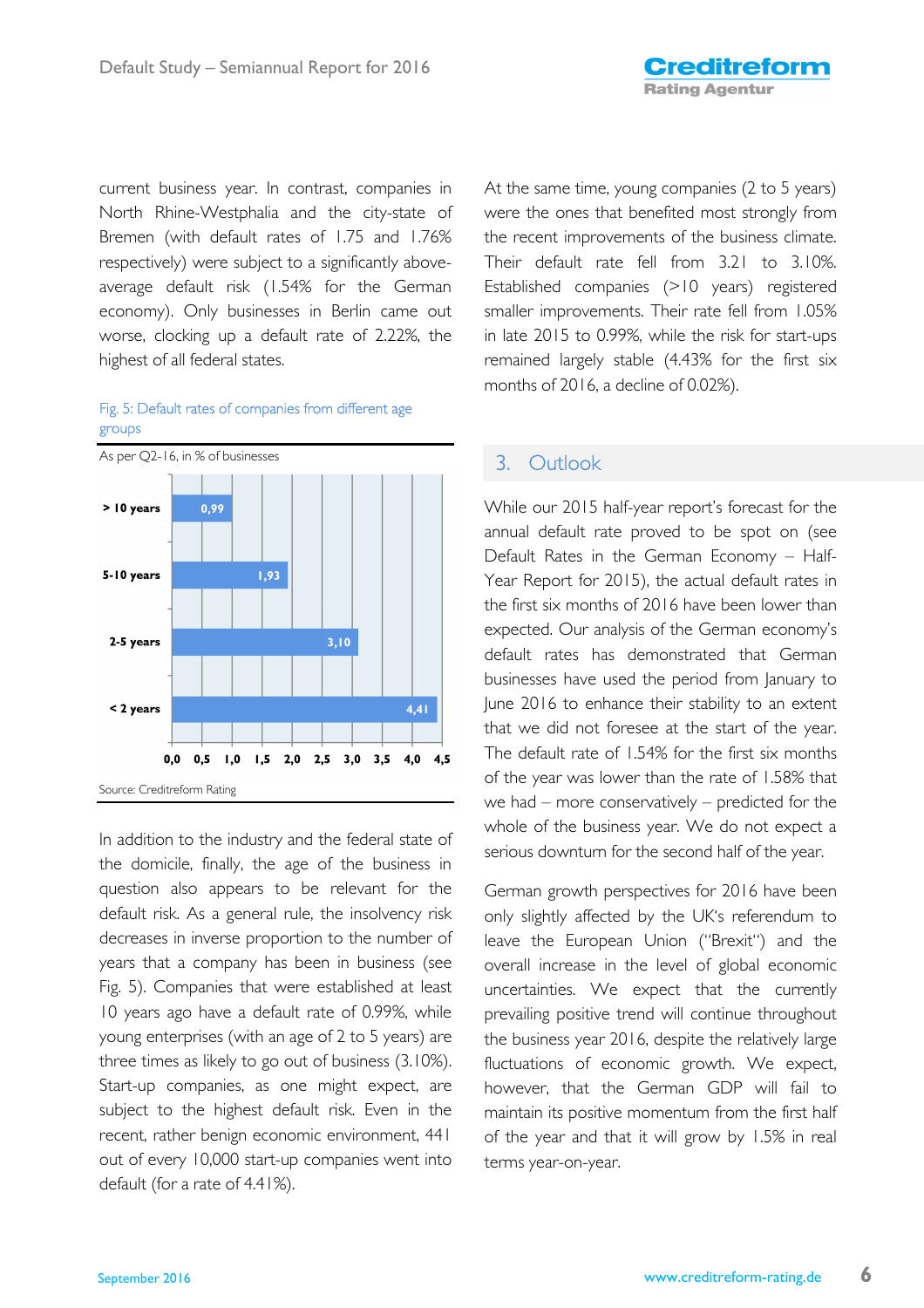Although macro-economic forecasts are currently subject to specifically high levels of uncertainty and the effects of the Brexit referendum on the real economy are difficult to predict, the existing early signs indicate that the immediate consequences of the UK's decision to leave the EU will be controllable (at least in the short term) and that Brexit will not trigger the global panic that had been feared by many. This assessment is also reflected by the rather stable forecasts of the business climate. Thus, the expectation component of the ifo business climate index has remained largely stable for the past few months and measured 100.1 points in August 2016, still on the positive side (above 100) and roughly unchanged from Q1 2016 (100.2 points). The PMI also appears to indicate that Germany's purchasing managers are, for the time being, calm and relaxed. The manufacturing PMI for August 2016 (53.6) may have slightly fallen from the previous month's level (53.8). However, the PMI roughly remained at the level seen in the previous year (53.3 in August 2015).

The favorable conditions for private consumers (a robust employment market and rises in the disposable household income) are likely to prevail, ensuring that domestic demand will boost growth more strongly than in the first half of the year. The rise in domestic demand should be reflected by a continuously stable development of investment activities. Financing conditions are unlikely to deteriorate, and opportunities to enhance existing capacities may be expected to provide additional incentives for investments activities. The current utilization rate of industrial capacities (84.8% in Q3-16) exceeds the long-term average (84.3% for the period from 1985 to 2015), which makes it likely that investments to enlarge capacities will acquire added urgency. It appears safe to expect that the current year's relatively robust economic growth will have a positive effect on the development of the default rate and, more generally, on the resilience of businesses in Germany. The empirical default rate of the German economy should therefore follow the recent trend of chasing new all-time lows year after year. For 2016, we currently anticipate a significant decrease of the default rate to 1.51%, equivalent to a year-on-year decline of 0.09 p.p. (see Fig. 6).



#### Fig. 6: Forecast of the default rate in 2016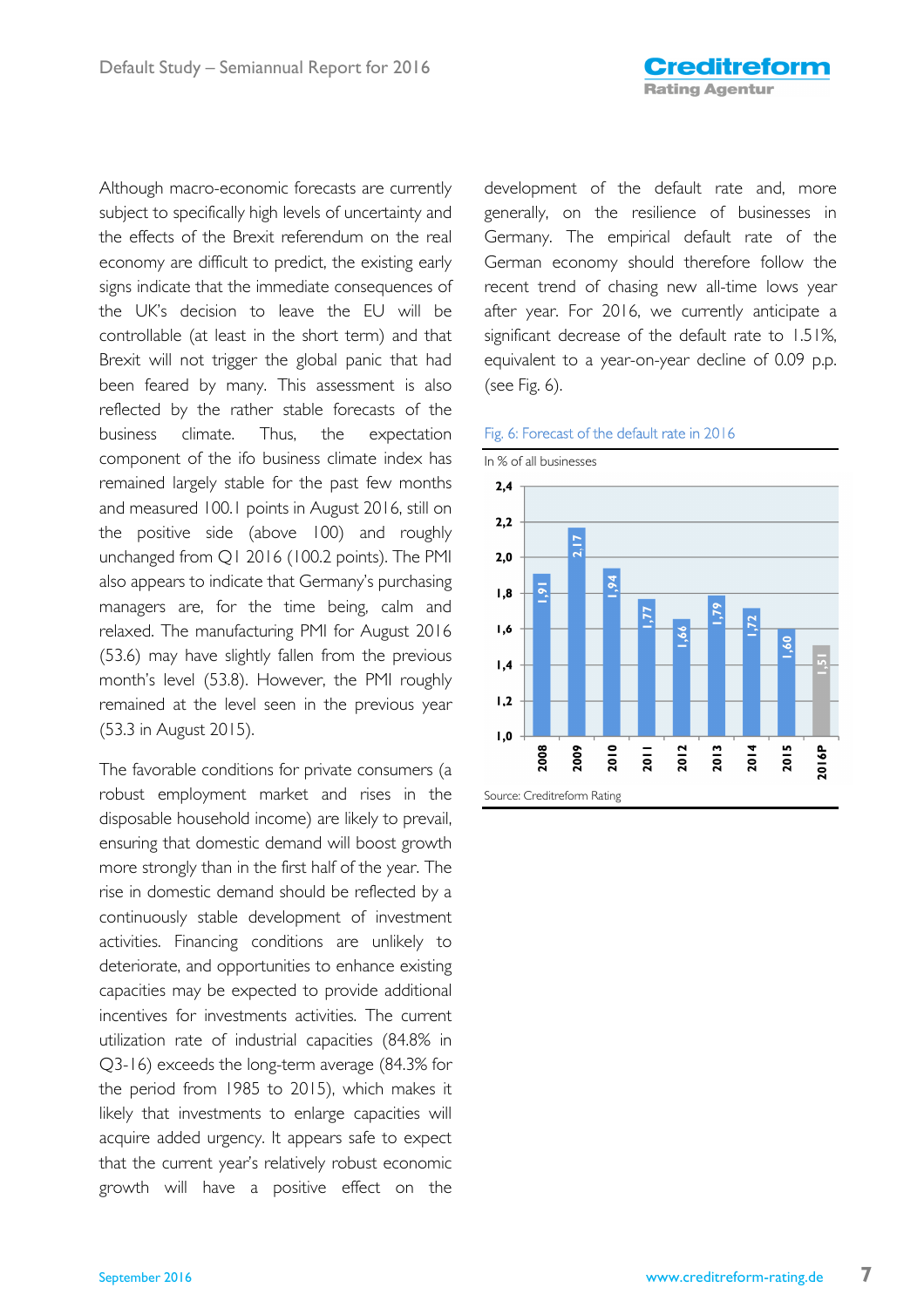# **Appendix**

### Data pool and definitions of the individual industries

The Creditreform Business Database contains up-to-date information about corporate finances and levels of financial strength. Each quarter, a dataset is created and archived for all active businesses in Germany. This data pool allows detailed and customized analyses of the developments in selected enterprises and industries. Information about individual businesses that is collected and selectively available in the database includes the following:

- Full business address, federal state (code), county (code) and post code
- Date of establishment, headcount and total sales, legal form, credit information
- **•** Ownership / shareholder structure, size of individual shareholdings and other information about the partners / founders (incl. their number, age and sex)
- Court records of negative characteristics
- Five-digit industry code ("WZ") according to the Classification of Economic Activities, released by the German Federal Statistics Office in 2008.

Based on the aforementioned Classification of Economic Activities of the German Federal Statistics Office, we established industry clusters for the purpose of our comparative analyses (see Fig. 7).

| <b>Industry</b>                  | <b>WZ 2008</b>             |
|----------------------------------|----------------------------|
| Basic and primary industries     | $01-09, 19, 23$            |
| <b>Business-related services</b> | 61-63, 69-74, 77-78, 80-82 |
| Chemical industry                | $20-22$                    |
| Construction                     | $41 - 43$                  |
| Consumer goods                   | $10-18, 31-32$             |
| Consumer-related services        | 55-56, 79, 86-93, 95-96    |
| Metal / electric goods           | $24-30$                    |
| Retail                           | 47                         |
| Transport / logistics            | 49-53                      |
| Wholesale                        | 46                         |

### Fig. 7: Classification of industry clusters based on the WZ Code 2008